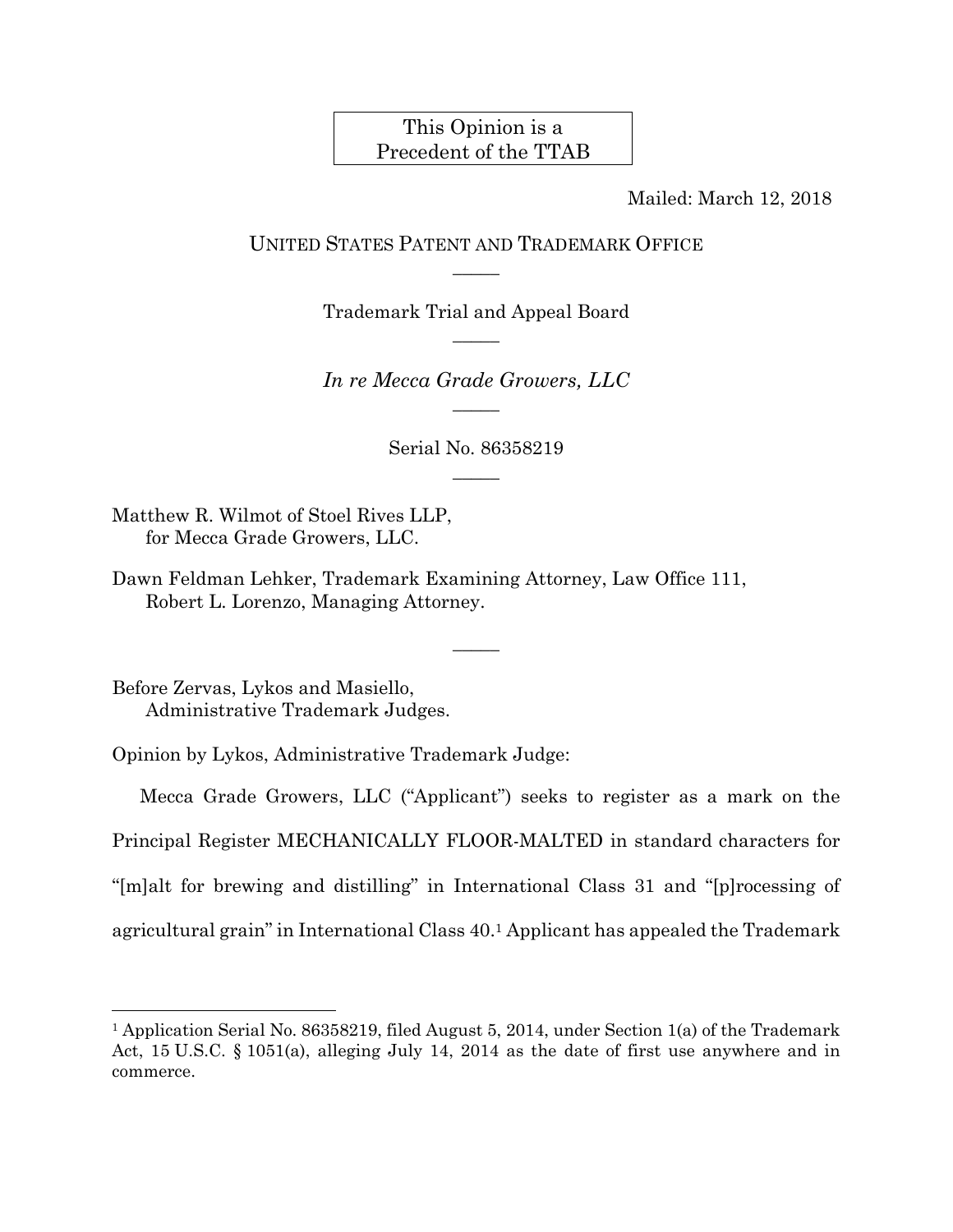Examining Attorney's final refusal to register the mark on the Principal Register under Section 2(e)(1) of the Trademark Act, 15 U.S.C. § 1052(e)(1), on the ground that it is merely descriptive of the identified goods and services and, alternatively, to register the mark on the Supplemental Register, under Sections 23 and 45 of the Trademark Act, 15 U.S.C. §§ 1091(c) and 1127, on the ground that the proposed mark is generic, and is thus incapable of distinguishing the identified goods and services. The appeal is fully briefed.

### **I. Procedural Background**

The Examining Attorney initially refused registration under Trademark Act Section  $2(e)(1)$  on the ground that Applicant's mark is merely descriptive of the identified goods and services. The Examining Attorney also advised Applicant that because the mark appeared to be generic, she could not suggest an amendment to seek registration under Section 2(f) of the Trademark Act, 15 U.S.C. § 1052(f), or on the Supplemental Register. In response, Applicant presented arguments that its applied-for mark is neither merely descriptive nor generic; however, it did not amend its application to seek registration under Section 2(f) or on the Supplemental Register. Unconvinced, the Examining Attorney made final the descriptiveness refusal under Section 2(e)(1).

Applicant then timely filed a notice of appeal and brief. Instead of briefing the descriptiveness refusal, Applicant focused solely on the issue of genericness. 4 TTABVUE. The Examining Attorney correctly pointed out in her appeal brief that because Applicant never formally sought to amend its application to seek registration

- *2* -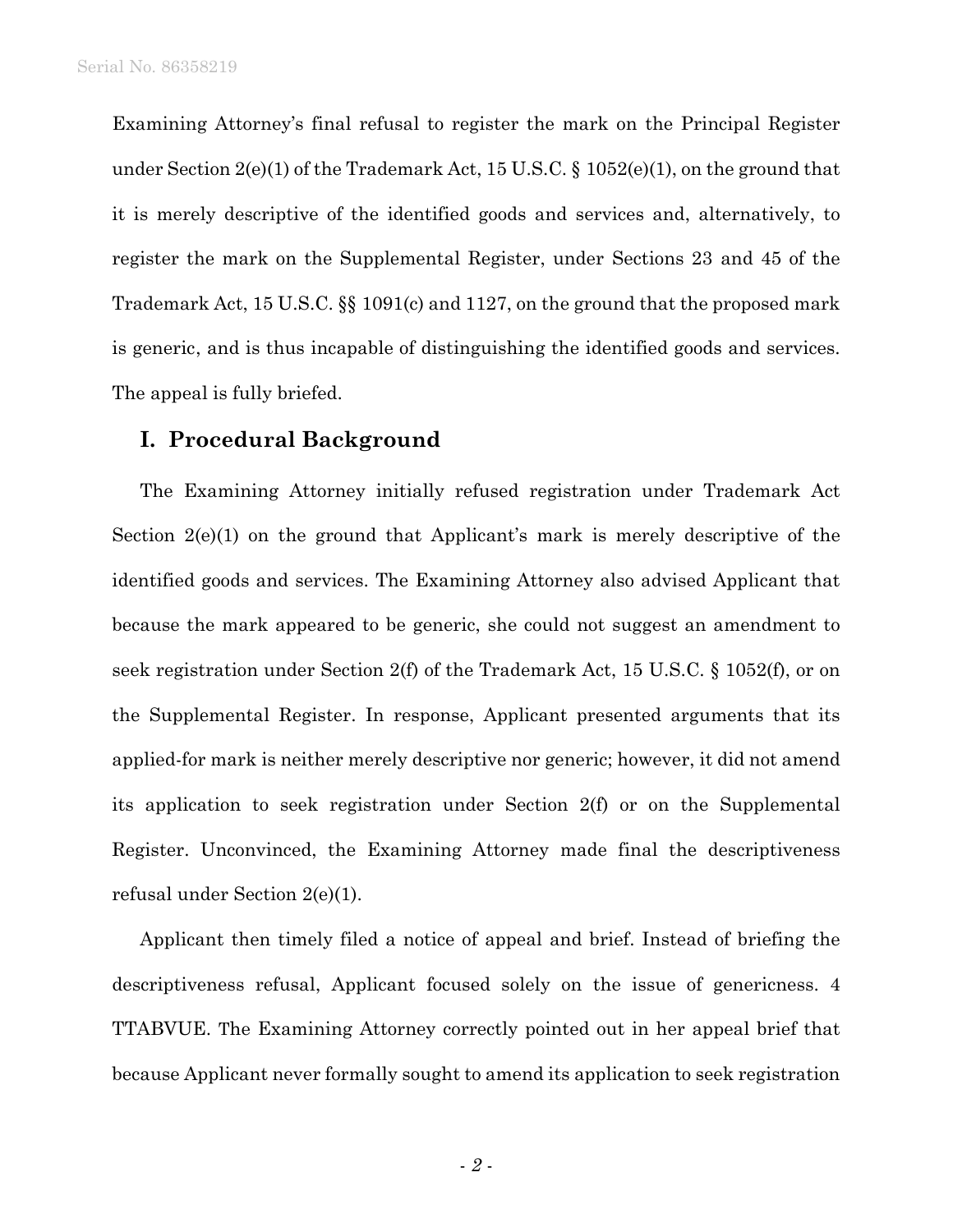on the Principal Register under Section 2(f) or on the Supplemental Register, the issue of genericness was not before the Board. 6 TTABVUE. *See* Trademark Manual of Examining Procedure ("TMEP") §§ 1209.02(a)(i) and (ii) (Oct. 2017). This prompted Applicant to file a request for remand and a formal amendment of its application to seek registration in the alternative on the Supplemental Register. 7 & 9 TTABVUE. Following the amendment, the Examining Attorney issued a refusal of registration on the Supplemental Register under Trademark Act Sections 23 and 45 on the ground that the mark is generic and therefore incapable of distinguishing the identified goods and services, and the Examining Attorney ultimately made that refusal final. After the appeal resumed, the Examining Attorney and Applicant then filed a second set of appeal briefs. In this subsequent round of briefing, Applicant again focused solely on the issue of genericness and failed to present arguments in its brief to refute the descriptiveness refusal. 13 & 16 TTABVUE. Nonetheless, during prosecution, Applicant made clear that its amendment to the Supplemental Register was made in the alternative:

In amending to the Supplemental Register, Applicant makes no admissions as to the distinctiveness (or the alleged lack thereof) of its MECHANICALLY FLOOR-MALTED mark and this amendment should not be interpreted or construed as such. All arguments as to the distinctiveness of the mark are hereby expressly reserved and retained by Applicant. (9 TTABVUE 1.)

This statement, along with Applicant's statements in its brief (13 TTABVUE 5 at

n.2), indicate that Applicant does not concede that its mark is merely descriptive. Thus, for purposes of completeness, we have exercised our discretion to consider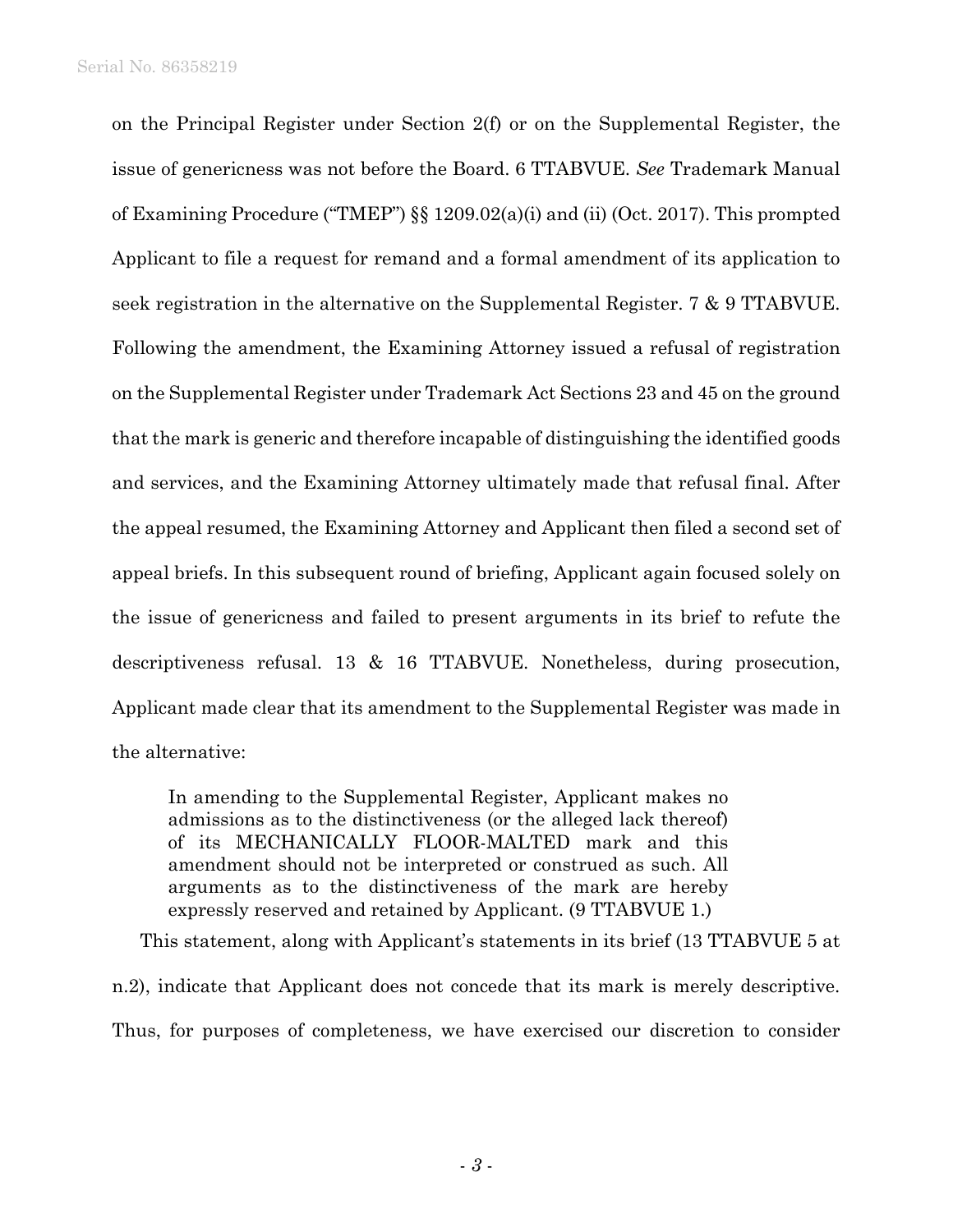Applicant's arguments made during prosecution with regard to the descriptiveness refusal.

# **II.Descriptiveness Refusal**

We commence with the question of whether Applicant's standard character mark MECHANICALLY FLOOR-MALTED is merely descriptive of "[m]alt for brewing and distilling" in International Class 31 and "[p]rocessing of agricultural grain" in International Class 40.

In the absence of a showing of acquired distinctiveness, Section  $2(e)(1)$  of the Trademark Act precludes registration of a mark on the Principal Register that, when used in connection with the goods or services of the applicant, is merely descriptive of them. 15 U.S.C.  $\S 1052(e)(1)$ . "A term is merely descriptive if it immediately conveys knowledge of a quality, feature, function, or characteristic of the goods or services with which it is used." *In re Chamber of Commerce of the U.S.,* 675 F.3d 1297, 102 USPQ2d 1217, 1219 (Fed. Cir. 2012) (quoting *In re Bayer AG*, 488 F.3d 960, 82 USPQ2d 1828, 1831 (Fed. Cir. 2007)); *see also In re TriVita, Inc.,* 783 F.3d 872, 114 USPQ2d 1574, 1575 (Fed. Cir. 2015). By contrast, a mark is suggestive if it "requires imagination, thought, and perception to arrive at the qualities or characteristics of the goods [and services]." *In re Gyulay*, 820 F.2d 1216, 3 USPQ2d 1009, 1009 (Fed. Cir. 1987).

The determination of whether a mark is merely descriptive must be made in relation to the goods and services for which registration is sought, not in the abstract. *In re Chamber of Commerce*, 102 USPQ2d at 1219; *In re Bayer*, 82 USPQ2d at 1831.

- *4* -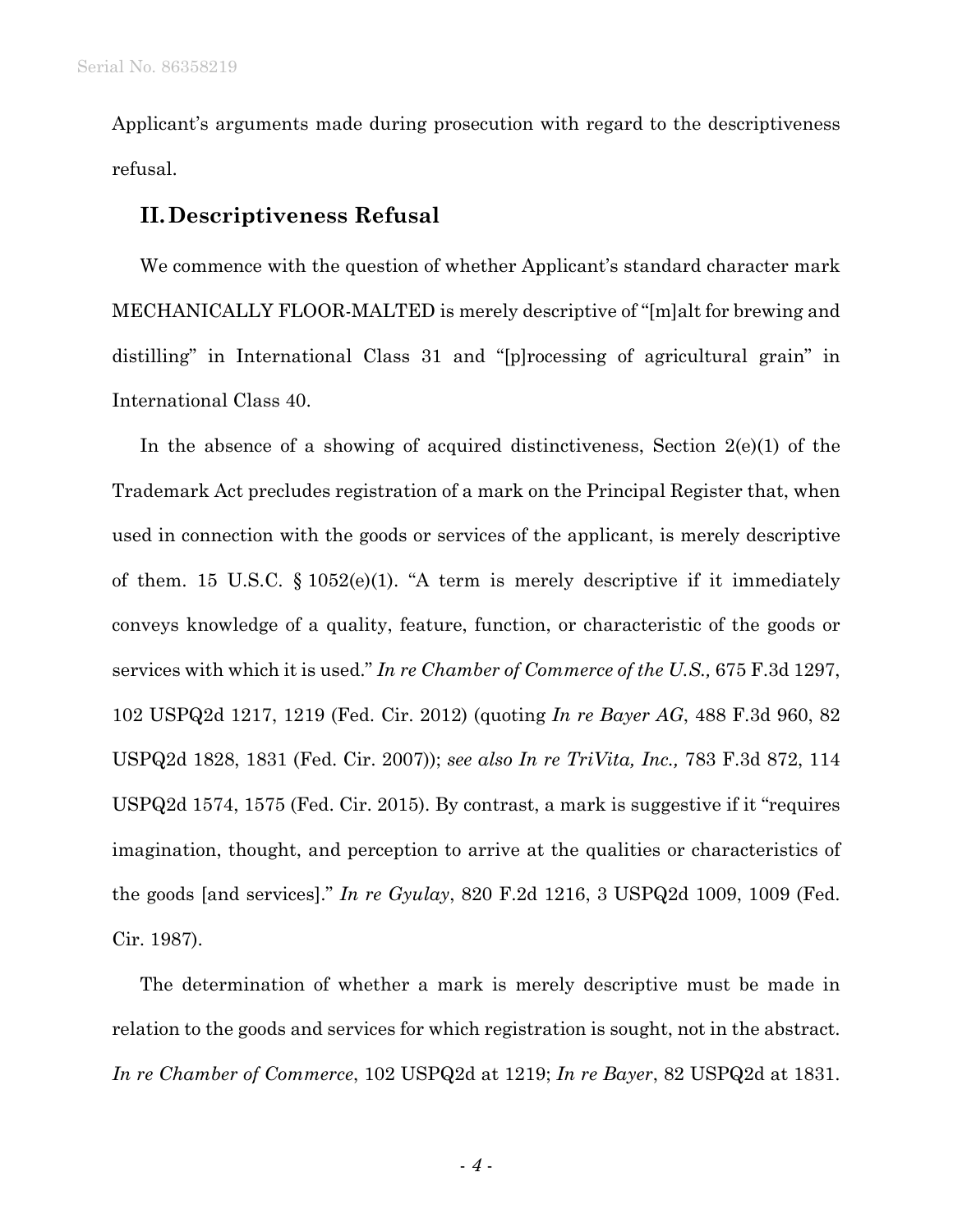Serial No. 86358219

This requires consideration of the context in which the mark is used or intended to be used in connection with those goods or services, and the possible significance that the mark would have to the average purchaser of the goods or services in the marketplace. *In re Chamber of Commerce*, 102 USPQ2d at 1219; *In re Bayer*, 82 USPQ2d at 1831; *In re Omaha Nat'l Corp.*, 819 F.2d 1117, 2 USPQ2d 1859 (Fed. Cir. 1987). In other words, the question is not whether someone presented only with the mark could guess the goods and services listed in the identification. Rather, the question is whether someone who knows what the goods and services are will understand the mark to convey information about them. *DuoProSS Meditech Corp. v. Inviro Med. Devices, Ltd.,* 695 F.3d 1247, 103 USPQ2d 1753, 1757 (Fed. Cir. 2012) (quoting *In re Tower Tech, Inc.,* 64 USPQ2d 1314, 1316-17 (TTAB 2002)); *see also In re Patent & Trademark Servs. Inc.*, 49 USPQ2d 1537, 1539 (TTAB 1998); *In re Home Builders Ass'n of Greenville*, 18 USPQ2d 1313, 1317 (TTAB 1990); *In re Am. Greetings Corp.*, 226 USPQ 365, 366 (TTAB 1985).

Evidence that a term is merely descriptive to the relevant purchasing public "may be obtained from any competent source, such as dictionaries, newspapers, or surveys," *In re Bayer*, 82 USPQ2d at 1831, as well as "labels, packages, or in advertising material directed to the goods…." *In re Abcor Dev. Corp.*, 588 F.2d 811, 200 USPQ 215, 218 (CCPA 1978). It may also be obtained from Applicant's own specimen of use and any explanatory text included therein. *In re N.C. Lottery*, 866 F.3d 1363, 123 USPQ2d 1707, 1710 (Fed. Cir. 2017); *In re Nett Designs Inc*., 236 F.3d 1339, 57 USPQ2d 1564, 1565 (Fed. Cir. 2001).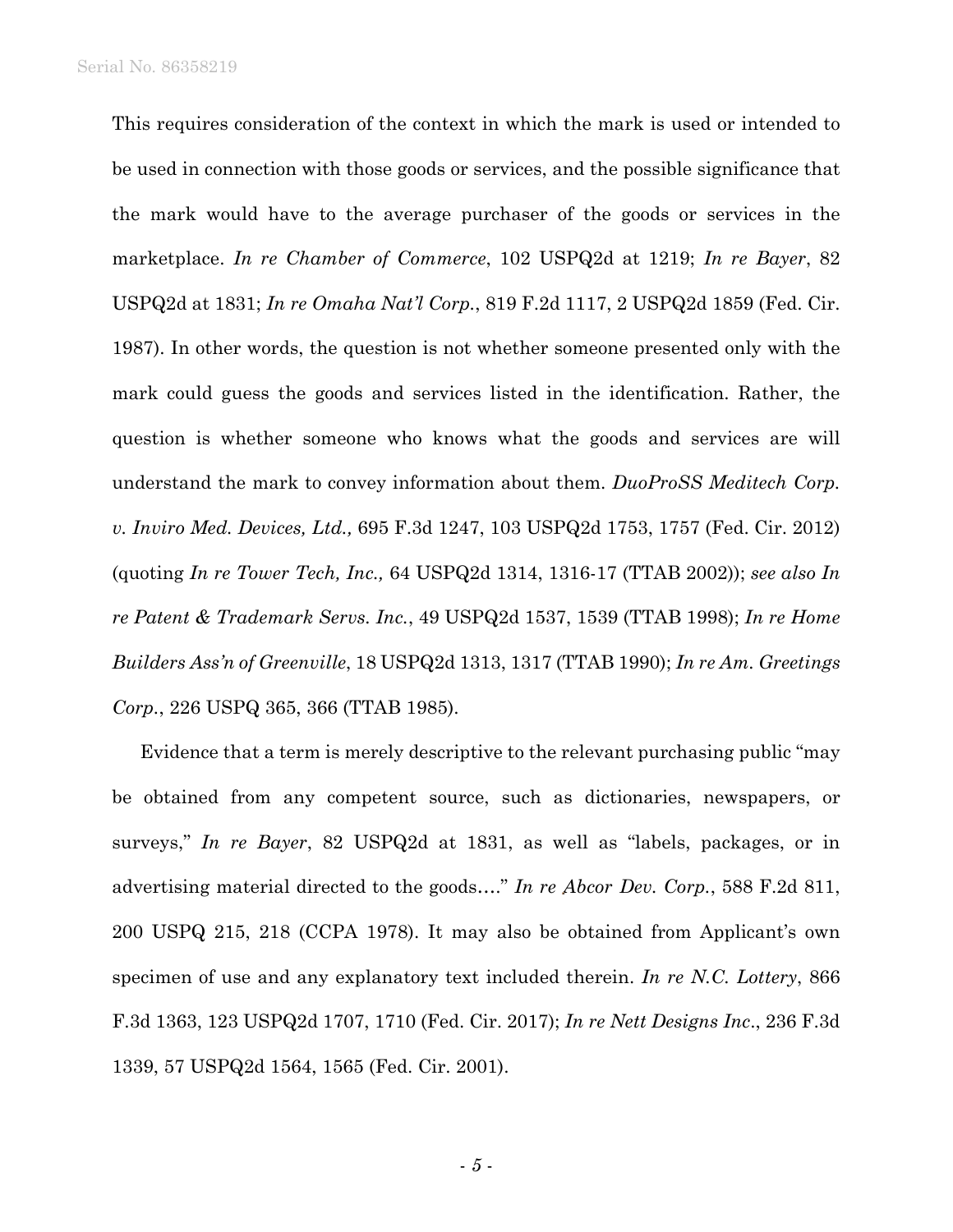l

Based on the evidence of record, we find that Applicant's mark immediately conveys to prospective consumers characteristics of both the goods and the services. With regard to the International Class 31 goods, "mechanically floor-malted" immediately conveys to prospective consumers an attribute of "[m]alt for brewing and distilling." With respect to the International Class 40 services, Applicant's proposed mark serves as an adverbial phrase that immediately conveys how the "[p]rocessing of agricultural grain" is performed.

The adverb "mechanically" is derived from the adjective "mechanical" which is defined as "of or relating to machinery" or "produced or operated by a machine or tool."2 Merriam-Webster (www.merriam-webster.com/dictionary/mechanical)."Floormalted" is the adjectival form of the verb "floor malting." In the brewing and distilling industry, "floor malting" refers to "the practice of germinating (malting) steeped barley on the floor of the malt house," which can be performed manually or with machinery. Midwest Supplies Homebrewing & Winemaking (www.midwestsupplies.com), November 20, 2014 Office Action, TSDR p. 2. The traditional method of floor malting is highly labor intensive:

Floor malting takes its name from the practice of germinating (malting) steeped barley on the floor of the malt house. The steeped grains would be deposited on one end of the floor. As the grains began to germinate, and heat would build, skilled workers would spread the malt out in thin layers on the floor. The germinating grains would then be turned periodically to prevent the emerging rootlets from growing into a solid mass, and to maintain the proper temperature and humidity for malting. …

<sup>2</sup> We take judicial notice of the dictionary definition from the online version of Merriam-Webster. *In re Thomas White Int'l Ltd.*, 106 USPQ2d 1158, 1160 n.1 (TTAB 2013) (judicial notice taken from dictionary existing in print format).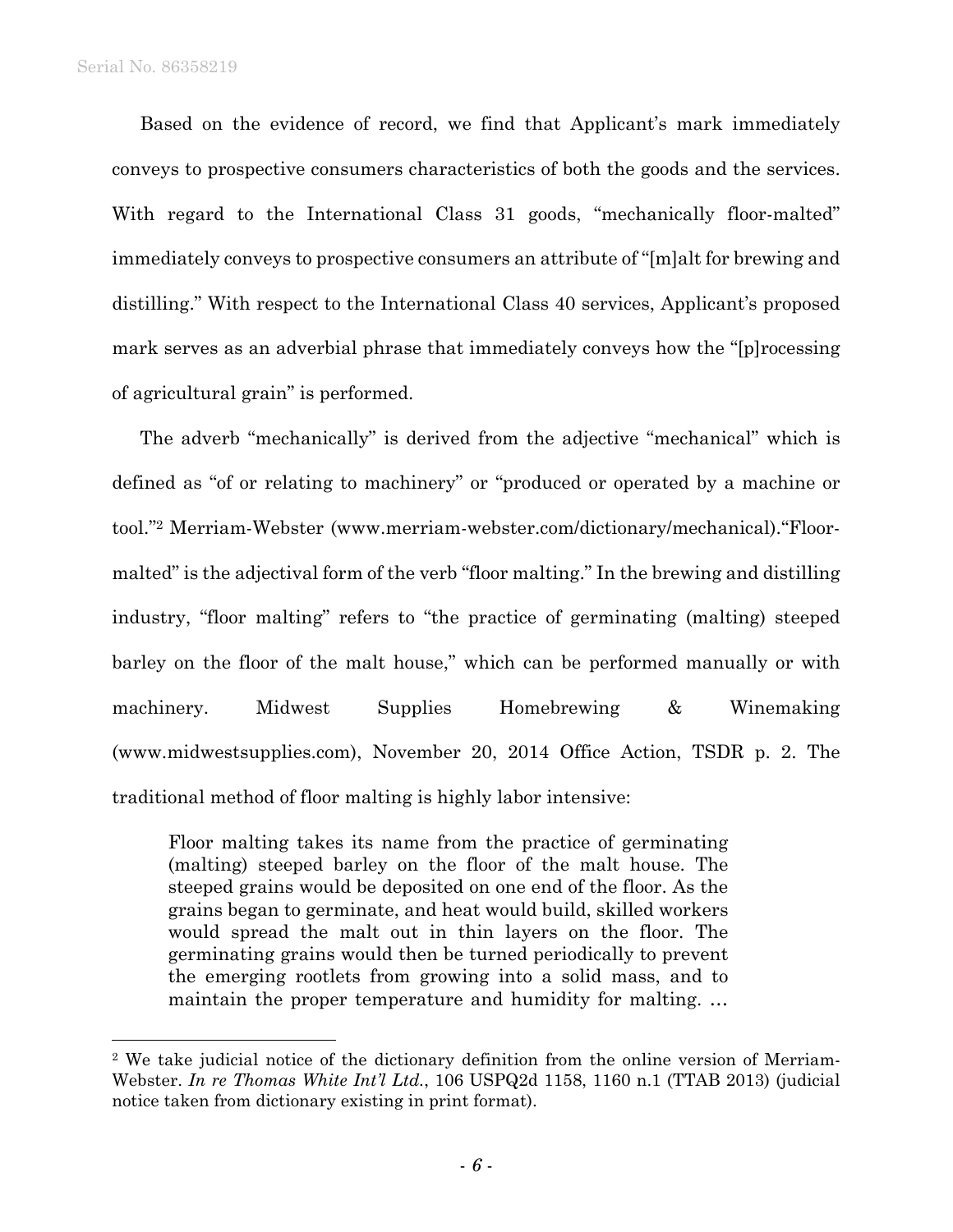This process was replaced by the more consistent and uniform industrial malting practices in use today, but is still practiced by a few artisanal malting houses.

Id. The process of floor malting evolved with the substitution of machinery for manual

labor; the mechanical process of floor malting has been explained as follows:

With the advent of modern power, the first changes that occurred were the introduction of ventilating fans and water pumps into the older type houses as described. Later, more modern buildings were introduced incorporating the various devices made available by the new power. In these earliest modern houses, steel tanks were substituted for the old-fashioned cisterns, large fans were employed for ventilation, and adequate sprinkler systems installed. However, the old-fashioned masonry floor still persisted with the consequent heavy work of hand shoveling. It was under these semi-modern methods that malt acquired its present status.

The next step was the modern construction known as the compartment system. Here the steeped barley is deposited on perforated floors in a single bed through which moist cool air is drawn by fans to control temperatures as desired. Agitation is by means of large turning machines which periodically agitate and redistribute the malt. When germination is completed, the malt is scooped into mechanical conveyors by mechanical shovels. The conveyor deposits it in the kiln house, which again has perforated metal floors through which hot air is drawn by other fans. In this case, however, the floors are sectional, so that they can be opened, and the malt dropped through. It is possible in a modern kiln to reduce the moisture content to 3 percent.

After drying, the malt is dropped directly from the floor to hoppers located beneath, which feed conveyors, which, in turn, transport the finished malt to the cleaning and storing house. The prime object of modern houses is not only to give maximum production in a given area, but to decrease manual labor by the use of mechanical devices.

*Id*. at 6-7. *See also* web site excerpt from Briess Malt & Ingredients Co. (www.briess.com/food/Processes/malthistory.php) "Floor Malting is Born" and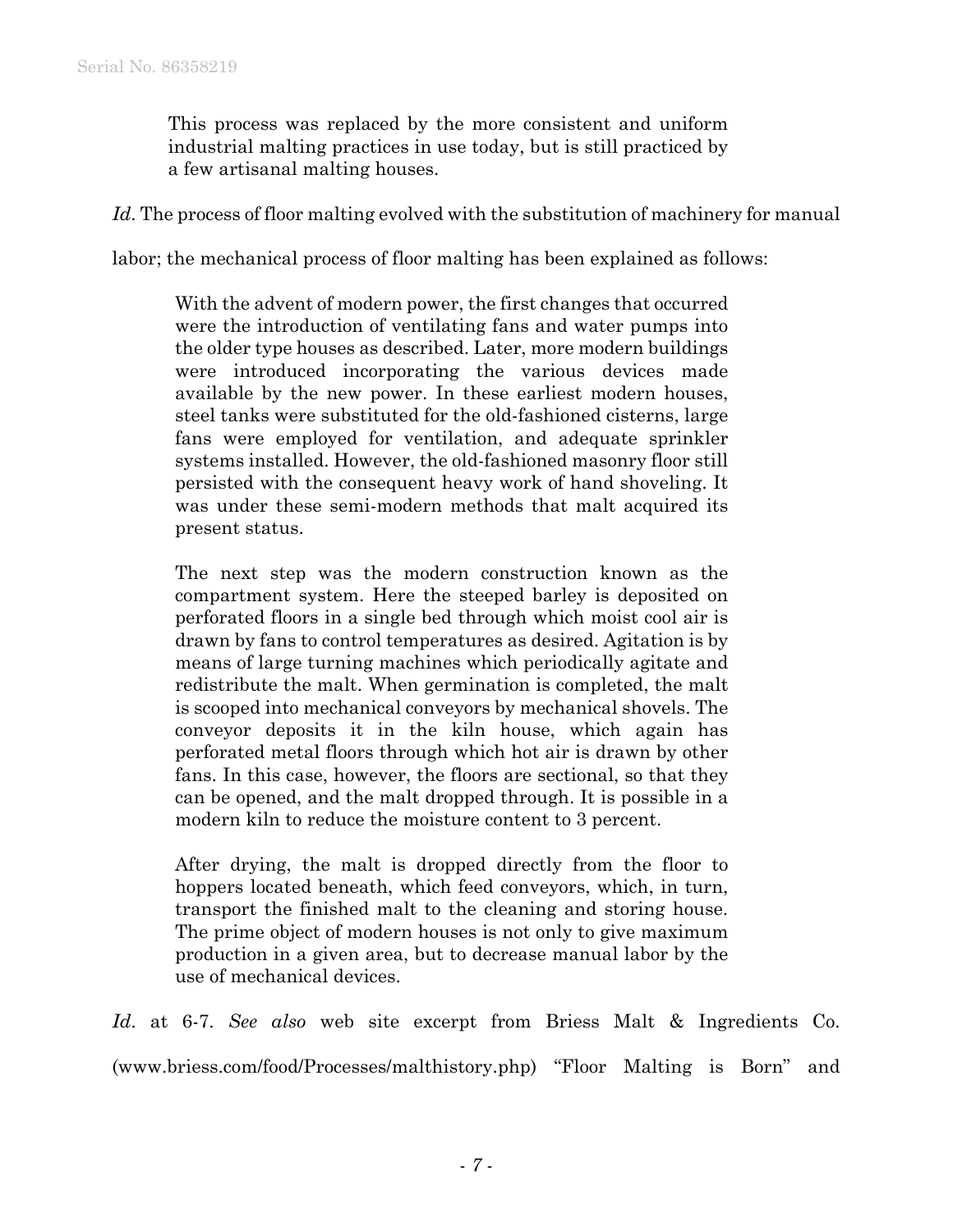"Malting Goes Modern," July 2, 2015 Final Office Action, TSDR pp. 3-5. Applicant's specimen explains in further detail what "floor-malted" malt is as well as the particular process of "mechanical floor-malting" it employs to produce this kind of malt:

The practice of malting grain for use in beer and spirits reaches back into ancient history, and is a tradition historically bound to America's identity. Did you know Samuel Adams worked in his family's malthouse, not as a brewer? Some of the world's most sought after malt is still prepared in this traditional manner. Commonly referred to as "floor-malting," grain that has been soaked in water for up to 48 hours is spread over a cement floor to an even depth of 8"-12" inches. The grain is turned by hand every 8 hours so that the heat generated from the growing barley does not kill the grain. After the main shoot, or acrospire, has grown the length of the grain, the entire batch is dried in a kiln and then roasted to stop the grain from growing, dry the grain, and to develop flavors and color. Think about eating a plain piece of bread compared to one that has been toasted for just the right amount of time and you will have a fairly good picture of this process.

Floor-malting is considered the pinnacle of "artisanal" malting … however, there are very few sources for this type of premium malt. Even if you happen to find a craft malt that has been floor-malted, inconsistencies occur from batch to batch.

By combining the old world approach to floor-malting with today's modern technology, we have designed a malting machine capable of producing the finest quality, consistent malt available. We call this proprietary process: "Mechanical Floor-Malting."

Our Mechanical Floor-Malters are capable of producing 10-15 tons of finished malt. Our grain bed depths are shallow, 12-16", just like traditional floor malting systems. Most commercial malt is produced in deep grain beds anywhere from 3 to 4 feet. Hot air is forced up through this bed in order to kiln the malt resulting in a large use of energy. Stratification also occurs because this grain isn't turned completely over during the malting process. Our Mechanical Floor-Malter is a continuously moving circuit of grain inside a closed system. Each step of the malting process takes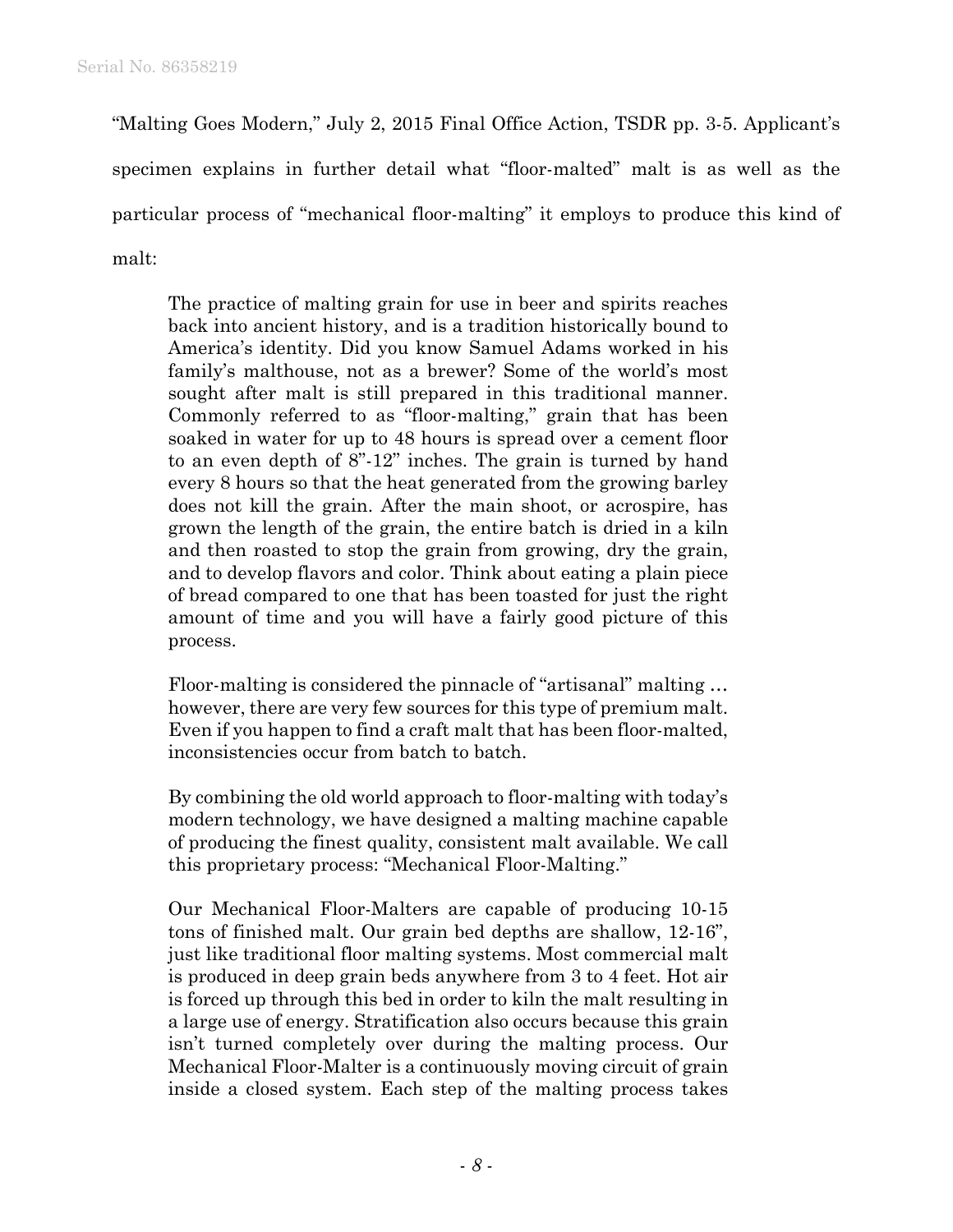place within this system, making our machines a "uni-malter." Continuous movement and shallow grain beds equal reduced energy consumption and more consistent malt.

Thus, the explanatory text from Applicant's own specimen makes clear that it produces a specific type of malt known as "floor-malted" malt and that Applicant's grain processing services substitute mechanization for traditional floor-malting techniques. *See In re N.C. Lottery*, 123 USPQ2d at 1710 ("the TTAB did not err by considering the explanatory text of the specimens in the descriptiveness inquiry").

In addition, the record shows that it is not uncommon for artisan brewers to market their beer as "floor malted" (see "Weyermann floor malted Bohemian Pilsner malt" at www.brooklynbrewery.com July 2, 2015 Office Action, TSDR p. 7) or for malt producers to use a mechanized version of floor malting (see Briess Malt & Ingredients Co., www.briess.com/food/Processes/malthistory.php, "Floor Malting is Born" and "Malting Goes Modern," July 2, 2015 Final Office Action, TSDR pp. 3-5). For example, Weyermann touts the benefits of floor malted malt:

Bohemian grown wheat is expertly floor malted in Weyermann's® traditional facility in the Czech Republic. Floor malting gives the malt an earthy, satisfying aroma and intense, malty flavor. High proportions of floor malted grain provide a smooth mouth feel.

"Weyermann floor malted Bohemian Pilsner malt" at www.brooklynbrewery.com July 2, 2015 Office Action, TSDR p. 7. This evidence bolsters our finding that the mark is merely descriptive.

Applicant argues that MECHANICALLY FLOOR-MALTED is suggestive in relation to the identified goods and services because the juxtaposition of "mechanically" with "floor-malted" results in an incongruity. As Applicant postulates: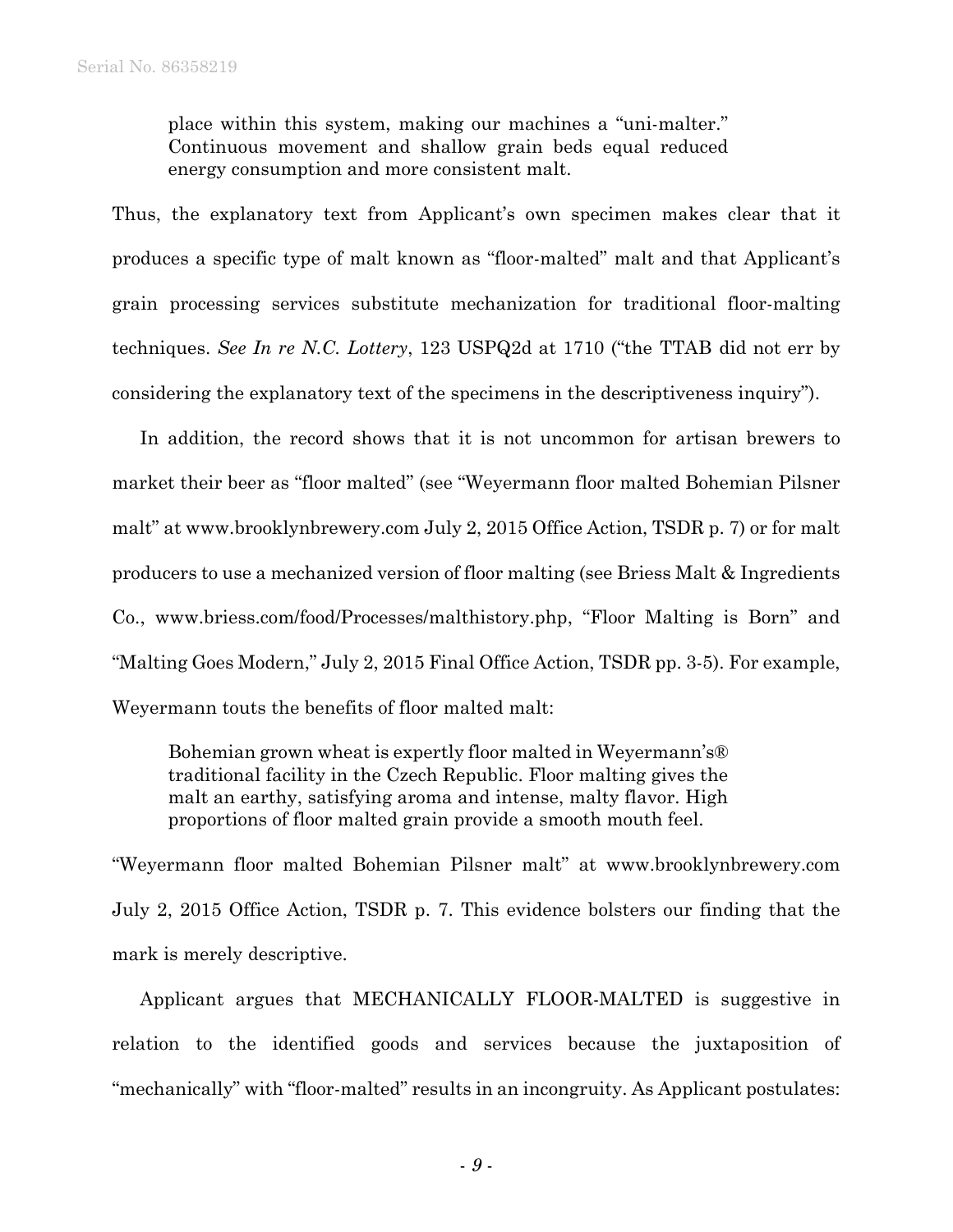[T]he term 'mechanical' is entirely contradictory to the 'floor malting' method of processing grains by hand - by definition, the very process of 'floor malting' is not mechanized or automated. The term "mechanical" also carries with it certain industrial connotations, connotations that stand in stark contrast to the artisanal, old-world connotations association with the term "floor malting." As such, brewers and distillers encountering Applicant's mark in the marketplace will necessarily undertake a "mental pause" in order to reconcile the apparent contradiction in terms presented by Applicant's mark.

May 20, 2015 Response to Office Action. Applicant's argument is unpersuasive. Applicant has not demonstrated that the relevant public perceives the floor malting process as one that must be performed by hand to such an extent that they would find incongruous the suggestion that it could be performed with mechanical assistance. To the contrary, the evidence demonstrates that mechanical assistance has been used in the past for some time in order to facilitate the floor malting process.

When two or more merely descriptive terms are combined, the determination of whether the composite mark also has a merely descriptive significance turns on the question of whether the combination of terms evokes a non-descriptive commercial impression. If each component retains its merely descriptive significance in relation to the goods or services, the combination results in a composite that is itself merely descriptive. *In re Oppedahl & Larson LLP*, 373 F.3d 1171, 71 USPQ2d 1370 (Fed. Cir. 2004); *see also In re Carlson*, 91 USPQ2d 1198 (TTAB 2009); *In re Putman Publ'g Co.*, 39 USPQ2d 2021 (TTAB 1996). However, a mark comprising a combination of merely descriptive components is registrable if the combination of terms creates a unitary mark with a non-descriptive meaning, or if the composite has a bizarre or incongruous meaning as applied to the goods. *In re Colonial Stores Inc.*, 394 F.2d 549, 157 USPQ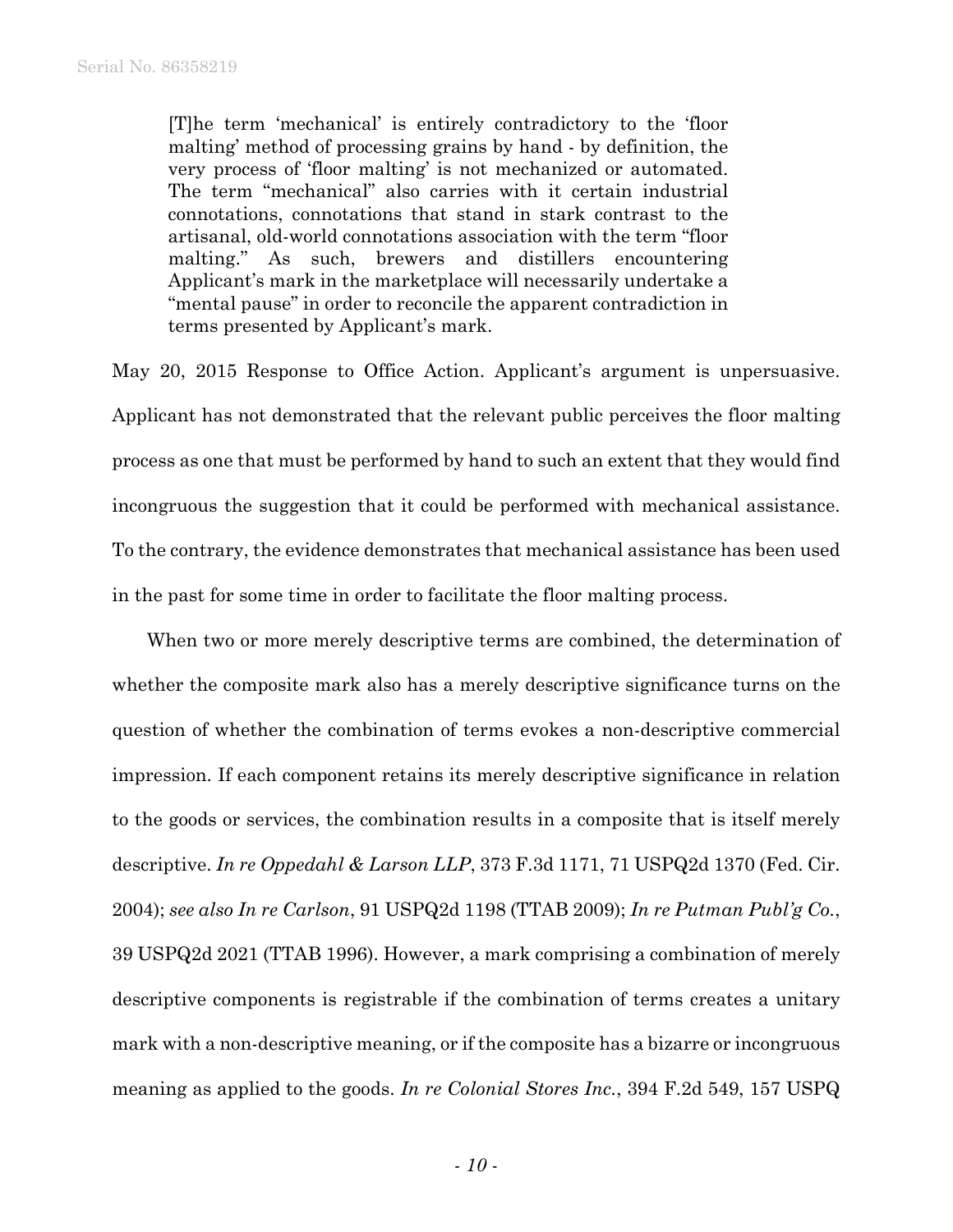382 (CCPA 1968). Applying these principles, Applicant's arguments are belied by the evidentiary record showing that the process of "floor malting," while once performed manually, has evolved to incorporate mechanization. Applicant does not point to an incongruous meaning of MECHANICALLY FLOOR-MALTED in relation to its goods and services other than implying, implausibly, that the process of floor malting can be performed only by hand. As a whole, the mark does not have a separate nondescriptive meaning.

In sum, no imagination or thought is required by prospective consumers to discern the nature of Applicant's goods and services. In other words, Applicant's proposed mark immediately conveys, without conjecture or speculation, an attribute of Applicant's malt and the mechanical nature of Applicant's processing services. The inclusion of a hyphen in Applicant's mark has no effect on the mere descriptiveness of the mark as a whole. *See In re Vanilla Gorilla, L.P.*, 80 USPQ2d 1637, 1640 (TTAB 2006).

Accordingly, we find Applicant's proposed standard character mark MECHANICALLY FLOOR-MALTED to be merely descriptive of "[m]alt for brewing and distilling" in International Class 31 and "[p]rocessing of agricultural grain" in International Class 40, and therefore ineligible for registration on the Principal Register in the absence of a showing of acquired distinctiveness.

### **III. Genericness Refusal**

Having determined that Applicant's mark is not eligible for registration on the Principal Register absent a showing of acquired distinctiveness, which showing has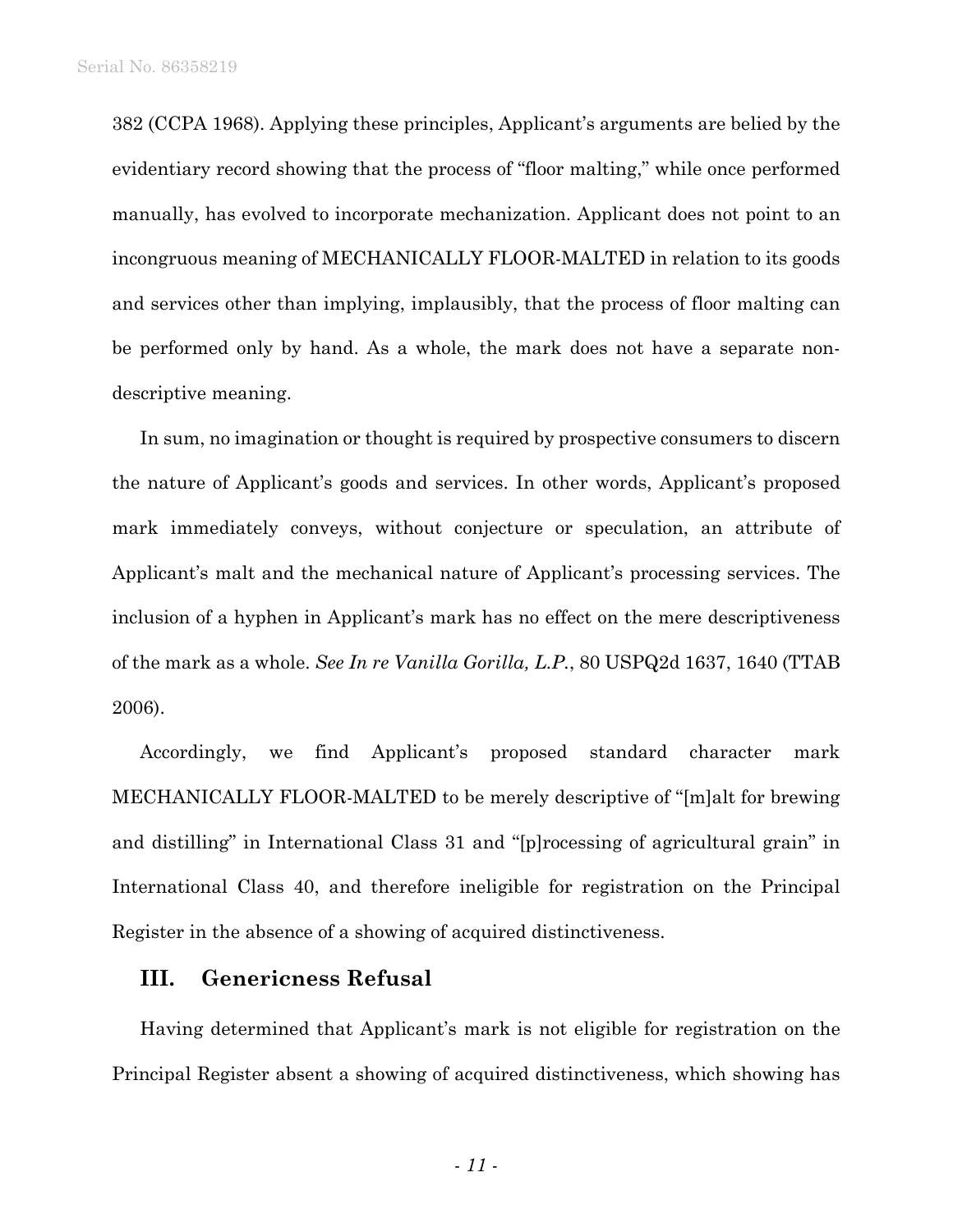Serial No. 86358219

not been made because Applicant did not pursue it as an alternative, we now consider Applicant's amendment in the alternative to the Supplemental Register. "In order to qualify for registration on the Supplemental Register, a proposed mark 'must be capable of distinguishing the applicant's goods or services.'" *In re Emergency Alert Sols. Grp., LLC*, 122 USPQ2d 1088, 1089 (TTAB 2017) (quoting 15 U.S.C. § 1091(c)). "Generic terms do not so qualify." *Id. See also Clairol, Inc. v. Roux Distrib. Co.*, 280 F.2d 863, 126 USPQ 397, 398 (CCPA 1960) ("The generic name by which a product is known is not a mark which can be registered on the Supplemental Register under [S]ection 23 because such a name is incapable of distinguishing applicant's goods from goods of the same name manufactured or sold by others."). A generic term "is the common descriptive name of a class of goods or services." *Princeton Vanguard, LLC v. Frito-Lay N. Am., Inc*., 786 F.3d 960, 114 USPQ2d 1827, 1830 (Fed. Cir. 2015) (quoting *H. Marvin Ginn Corp. v. Int'l Ass'n of Fire Chiefs, Inc*., 782 F.2d 987, 228 USPQ 528, 530 (Fed. Cir. 1986)). Because generic terms "are by definition incapable of indicating a particular source of the goods or services," they cannot be registered as trademarks. *Id*. (quoting *In re Dial-A-Mattress Operating Corp*., 240 F.3d 1341, 57 USPQ2d 1807, 1810 (Fed. Cir. 2001)); *see also In re Cordua Rests., Inc.*, 823 F.3d 594, 118 USPQ2d 1632, 1634 (Fed. Cir. 2016). "The critical issue in genericness cases is whether members of the relevant public primarily use or understand the term sought to be protected to refer to the genus of goods or services in question." *Princeton Vanguard*, 114 USPQ2d at 1830 (quoting *Marvin Ginn*, 228 USPQ at 530). Making this determination "involves a two-step inquiry: First, what is the genus of goods or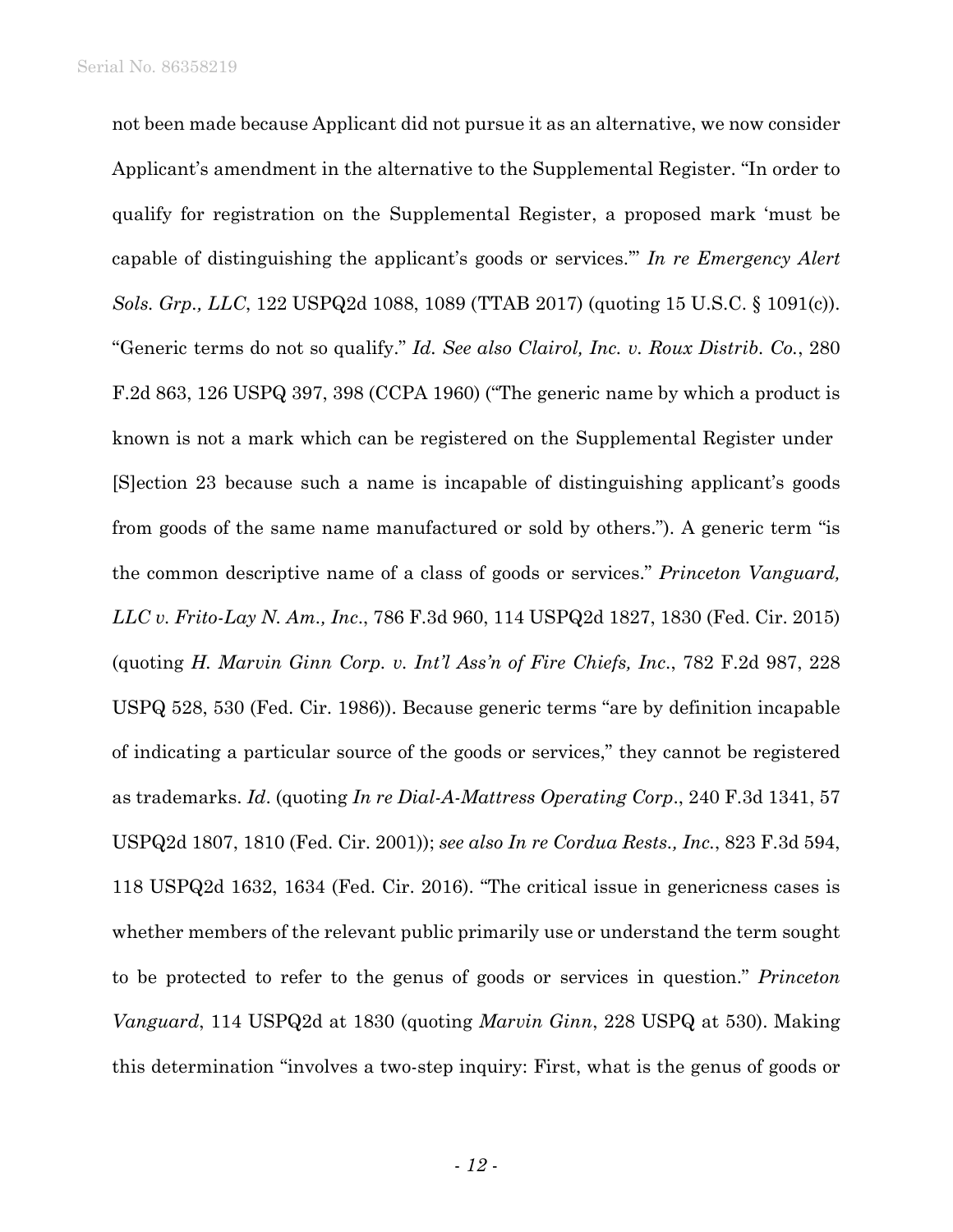services at issue? Second, is the term sought to be registered ... understood by the relevant public primarily to refer to that genus of goods or services?" *Marvin Ginn*, 228 USPQ at 530. *See also Princeton Vanguard,* 114 USPQ2d at 1829 ("there is only one legal standard for genericness: the two-part test set forth in *Marvin Ginn*"). "An inquiry into the public's understanding of a mark requires consideration of the mark as a whole." *Id.* at 1831 (quoting *In re Steelbuilding.com*, 415 F.3d 1293, 75 USPQ2d 1420, 1421 (Fed. Cir. 2005)). "Even if each of the constituent words in a combination mark is generic, the combination is not generic unless the entire formulation does not add any meaning to the otherwise generic mark." *In re 1800Mattress.com IP LLC*, 586 F.3d 1359, 92 USPQ2d 1682, 1684 (Fed. Cir. 2009) (quoting *In re Steelbuilding.com*); *see also Princeton Vanguard*, 114 USPQ2d at 1832.

Competent sources to show the relevant purchasing public's understanding of a contested term include purchaser testimony, consumer surveys, dictionary definitions, trade journals, newspapers and other publications. *Id.* at 1830; *In re Bed & Breakfast Registry,* 791 F.2d 157, 229 USPQ 818, 819 (Fed. Cir. 1986). In the *ex parte* context, "[a] registration is properly refused if the word is the generic name of any of the goods or services for which registration is sought." *In re Cordua,* 118 USPQ2d at 1638 (quoting 2 J. Thomas McCarthy, MCCARTHY ON TRADEMARKS AND UNFAIR COMPETITION § 12:57 (4th ed. 2016)). The Trademark Examining Attorney has the burden of proving genericness by "clear and convincing evidence." *Id*. at 1635; *In re Hotels.com,* 573 F.3d 1300, 91 USPQ2d 1532, 1533 (Fed. Cir. 2009); *In re Gould Paper Corp.,* 834 F.2d 1017, 5 USPQ2d 1110, 1111 (Fed. Cir. 1987); *In re Merrill*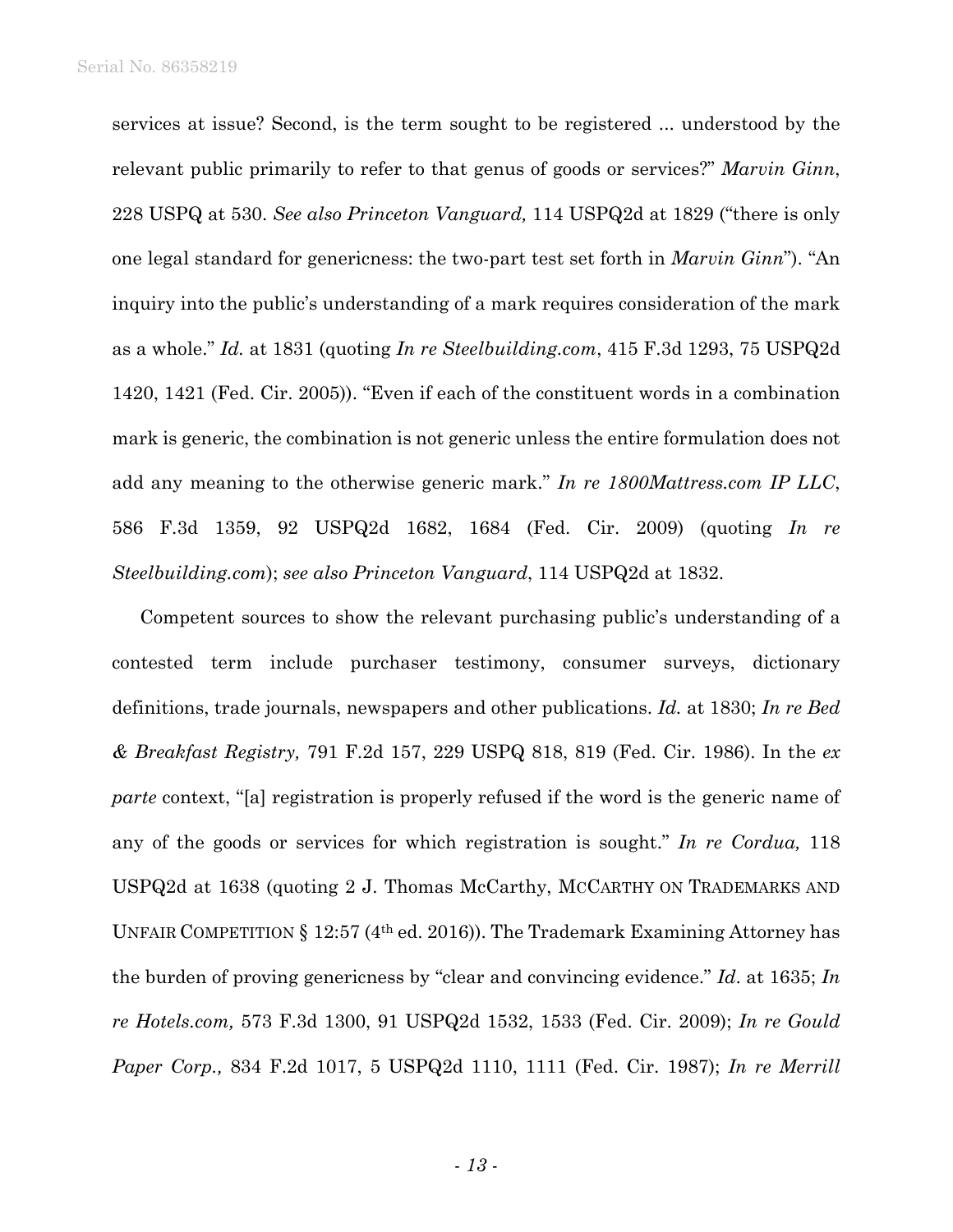l

*Lynch, Pierce, Fenner and Smith, Inc*., 828 F.2d 1567, 4 USPQ2d 1141, 1143 (Fed. Cir. 1987).

We begin by agreeing with the Examining Attorney that the genus at issue in this case is adequately defined by Applicant's identification of goods ("[m]alt for brewing and distilling") and services ("[p]rocessing of agricultural grain").3 *See Magic Wand Inc. v. RDB Inc*., 940 F.2d 638, 19 USPQ2d 1551, 1552 (Fed. Cir. 1991) ("[A] proper genericness inquiry focuses on the description of [goods or] services set forth in the [application or] certificate of registration."). We further find based on the identification, which contains no restrictions as to trade channels or end users, that the relevant purchasing public for Applicant's goods comprises persons and entities that purchase and use malt for brewing and distilling, and that the relevant purchasers of Applicant's agricultural grain processing services includes persons and entities that have or obtain grain and need to have it malted. *See also* Applicant's specimen ("Craft brewers and distillers want local, expect quality, but put the emphasis on consistency. … Craft brewers and distillers use the enzymes in the malted grain to produce wort, and the resulting sugars are fed to yeast to produce alcohol.").

With this in mind, we must now ascertain whether the designation MECHANICALLY FLOOR-MALTED is understood by the relevant purchasing

<sup>&</sup>lt;sup>3</sup> Applicant does not dispute this, and in fact suggests that the proper genus may be more narrowly defined as "floor malted malts and floor malting grain processing services." 13 TTABVUE 7.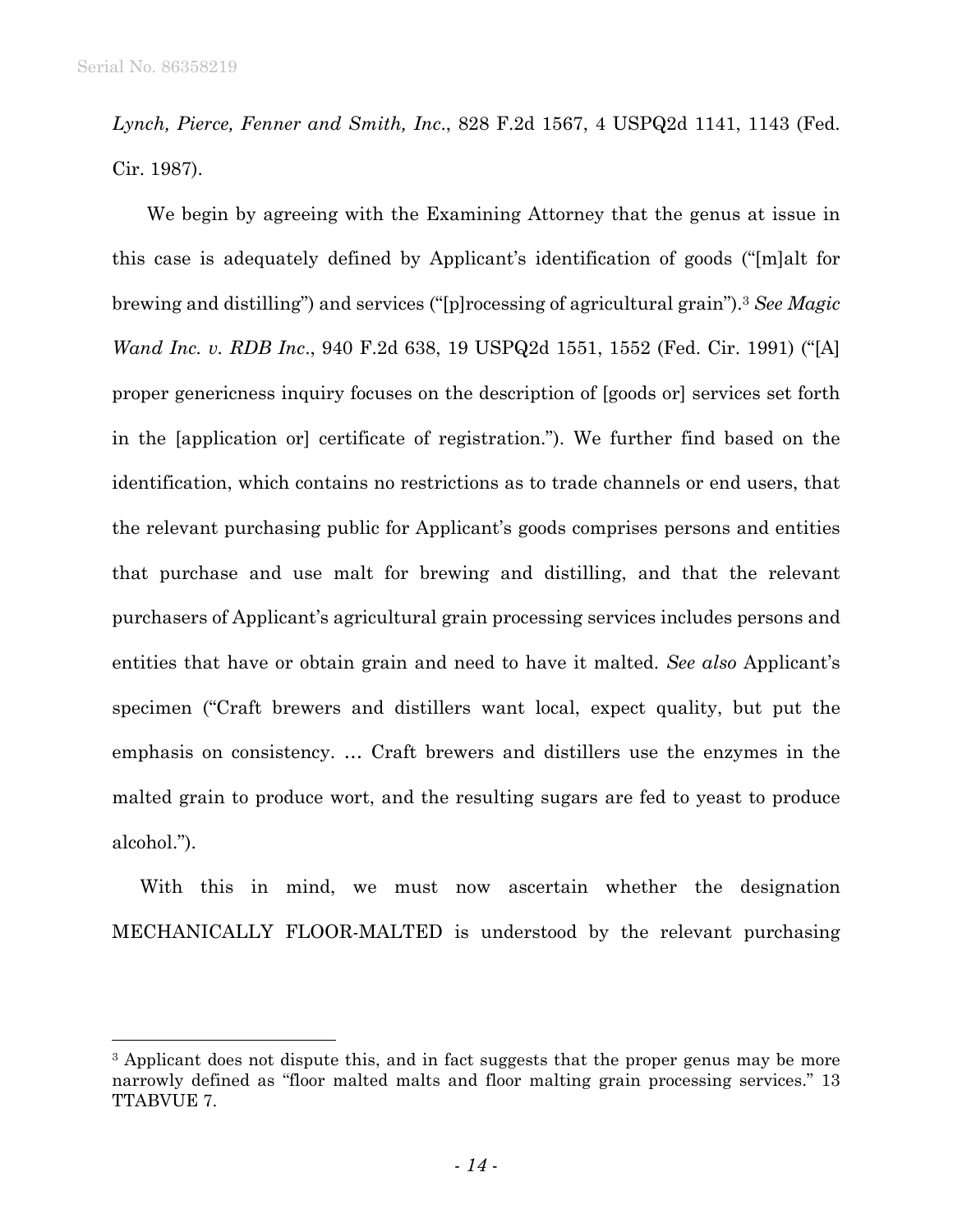Serial No. 86358219

public as primarily referring to "malt for brewing and distilling" and "the processing of agricultural grain."

Applicant argues, relying primarily on the holding in *Princeton Vanguard*, that none of the Examining Attorney's evidence uses the exact term "mechanically floormalted" as a generic designation for the identified goods or services, and that only one source, an excerpt from a book entitled *Malt and Malting* published in 1992, includes a single reference to a slightly different term "mechanical floor-malting" within the context of discussing malting systems in England and Germany. Applicant maintains that the paucity of third-party uses means that the relevant class of purchasers does not perceive "mechanically floor-malted" as the genus for Applicant's goods and services. Applicant criticizes the Examining Attorney's genericness refusal as being based solely on evidence regarding the meaning of the mark's individual components. Applicant also asserts that the Examining Attorney's reliance on thirdparty use and Applicant's own website is misplaced noting that while the terms "mechanical conveyors," "mechanical devices" and "mechanical shovels" do appear, there is no mention of the proposed mark "mechanically floor-malted." With respect to Applicant's use on its website of "Mechanical Floor-Malting" to designate its "proprietary" malting process, Applicant submits that the initial capitalization is indicative of trademark, not generic, use.

Applicant misapprehends the holding of *Princeton Vanguard*. The fact that there is no evidence of third-party use of the precise term "mechanically floor-malted" is not, by itself, necessarily fatal to a finding of genericness. As the Court emphasized:

- *15* -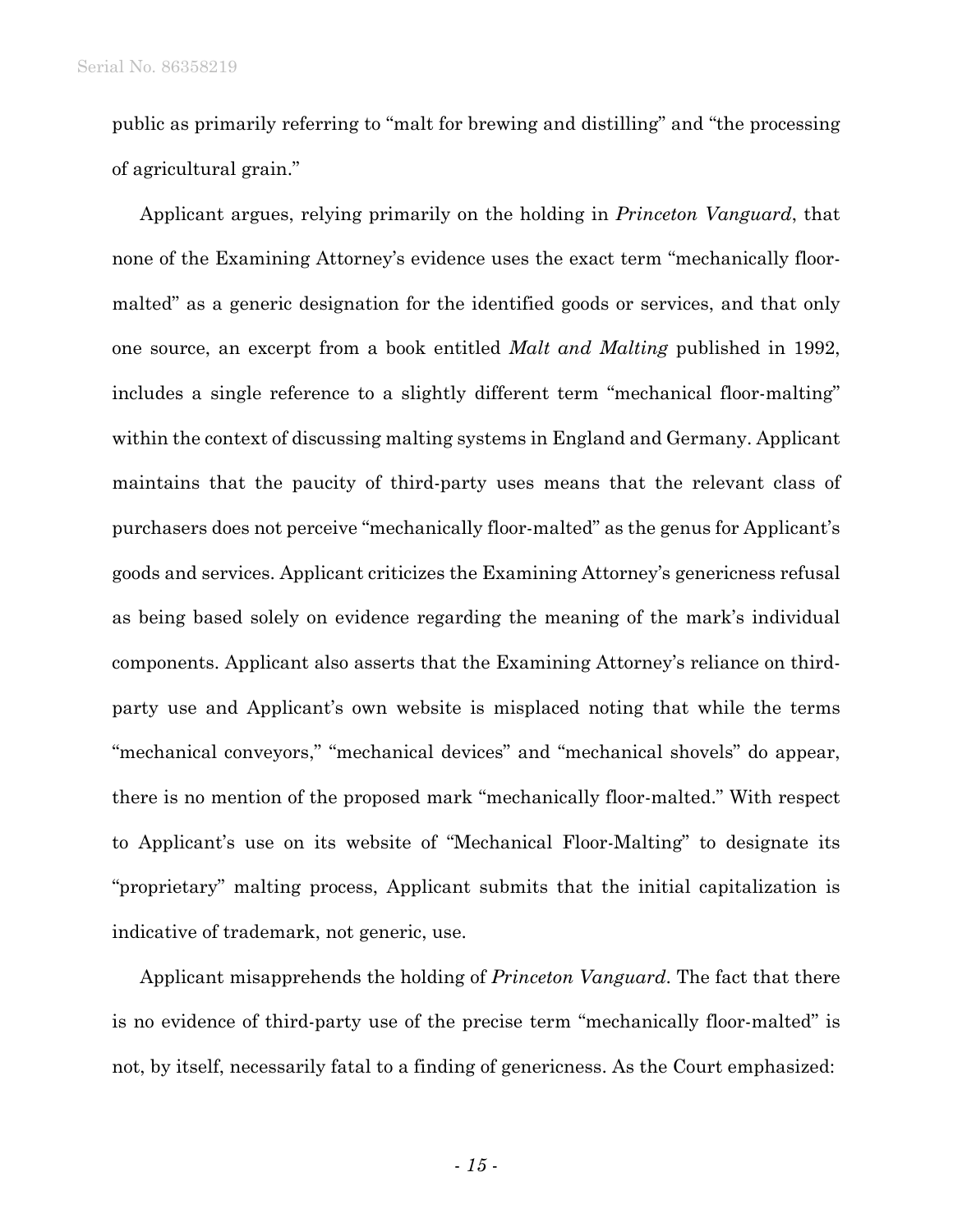[T]here is only one legal standard for genericness: the two-part test set forth in *Marvin Ginn.* ... Regardless of whether the mark is a compound term or a phrase, the applicable test is the same and the Board must consider the record evidence of the public's understanding of the mark as a whole. *Am. Fertility*, 188 F.3d at 1348-49. Our decision in *Gould* merely provides additional assistance in assessing the genericness of compound terms where it can be shown that "the public understands the individual terms to be generic," and the joining of those terms into one compound word provides no additional meaning. *Id.* It is not a short-cut and does not supplant the two-part test set forth in *Marvin Ginn.*"114 USPQ2d at 1830-32.

*Princeton Vanguard* was explicit in not overruling *In re Gould*, an ex parte appeal,

where dictionary definitions and Applicant's explanatory text in its specimen sufficed

to establish genericness. Indeed, the Court emphasized that in *In re Gould,* "the most

damaging evidence" was applicant's own specimen, a marketing brochure, and how

this informed public perception of the mark at issue:

The applicant in *Gould* sought to register the mark SCREENWIPE for goods identified as "pre-moistened, antistatic cloth for cleaning computer and television screens." 834 F.2d at 1017. While the Board looked to the individual definitions of "screen" and "wipe," we found that "Gould's own submissions provided the most damaging evidence that its alleged mark is generic and would be perceived by the purchasing public as merely a common name for its goods rather than a mark identifying the good's source." *Id.* at 1018-19. Indeed, Gould described its own product as "a … wipe … for … screens." *Id.* at 1019. Given this admission, we noted that the "compound immediately and unequivocally describes the purpose, function and nature of the goods as Gould itself tells us." *Id.* ("Gould has simply joined the two most pertinent and individually generic terms applicable to its product, and then attempts to appropriate the ordinary compound thus created as its trademark."). In that context, where the mark in its entirety has exactly the same meaning as the individual words, we stated that "the PTO has satisfied its evidentiary burden if, as it did in this case, it produces evidence … that the separate words joined to form a compound have a meaning identical to the meaning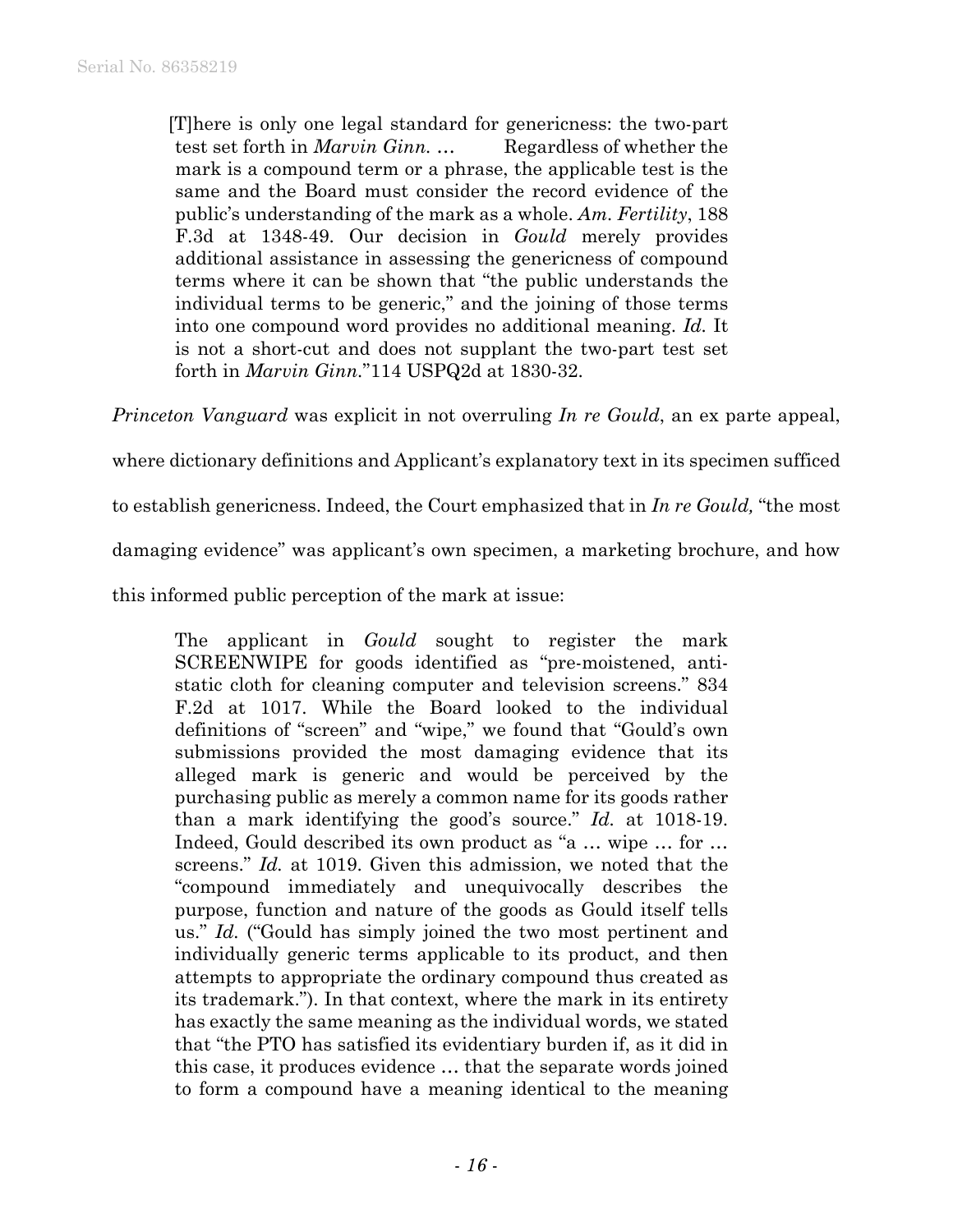common usage would ascribe to those words as a compound." *Id.* at 1018. Because "the terms remain as generic in the compound as individually," we concluded that the compound itself was generic. *Id.* at 1019.

*Id*. at 1831. *Princeton Vanguard,* by remanding for full consideration of dueling surveys, simply underscores that all evidence bearing on public perception must be given appropriate consideration. *Id*. at 1833. *See Frito-Lay N. Am., Inc. v. Princeton Vanguard, LLC*, 124 USPQ2d 1184 (TTAB 2017) (on remand, Board found defendant's asserted mark PRETZEL CRISPS generic for "pretzel crackers"). *Cf. In re Country Music Ass'n Inc.*, 100 USPQ2d 1824, 1831 (TTAB 2011) (genericness refusal reversed; Board considered results from consumer survey showing that 85% of respondents perceive COUNTRY MUSIC ASSOCIATION as a proprietary or brand name, and not a generic term).

Here, as in *In re Gould*, the record consists of dictionary and industry specific evidence demonstrating the use of the words, "mechanical," "mechanically," "malt," "malting," "malter," "malted," "floor-malting," "floor-malted," and "floor-malter," and demonstrating how these words may be used together. These examples clearly show the meanings that relevant consumers attribute to those words when they are used separately and when they are used together. The purchasers in this case are not members of the general public who might not be familiar with the processing of grain for brewing or distilling. Here, the customers are those in the brewing and distilling business who are likely to know exactly what MECHANICALLY FLOOR-MALTED malt is and the process for producing this type of malt, regardless of the grammatical form of the word "mechanical" or whether "floor-malted" is spelled with a hyphen.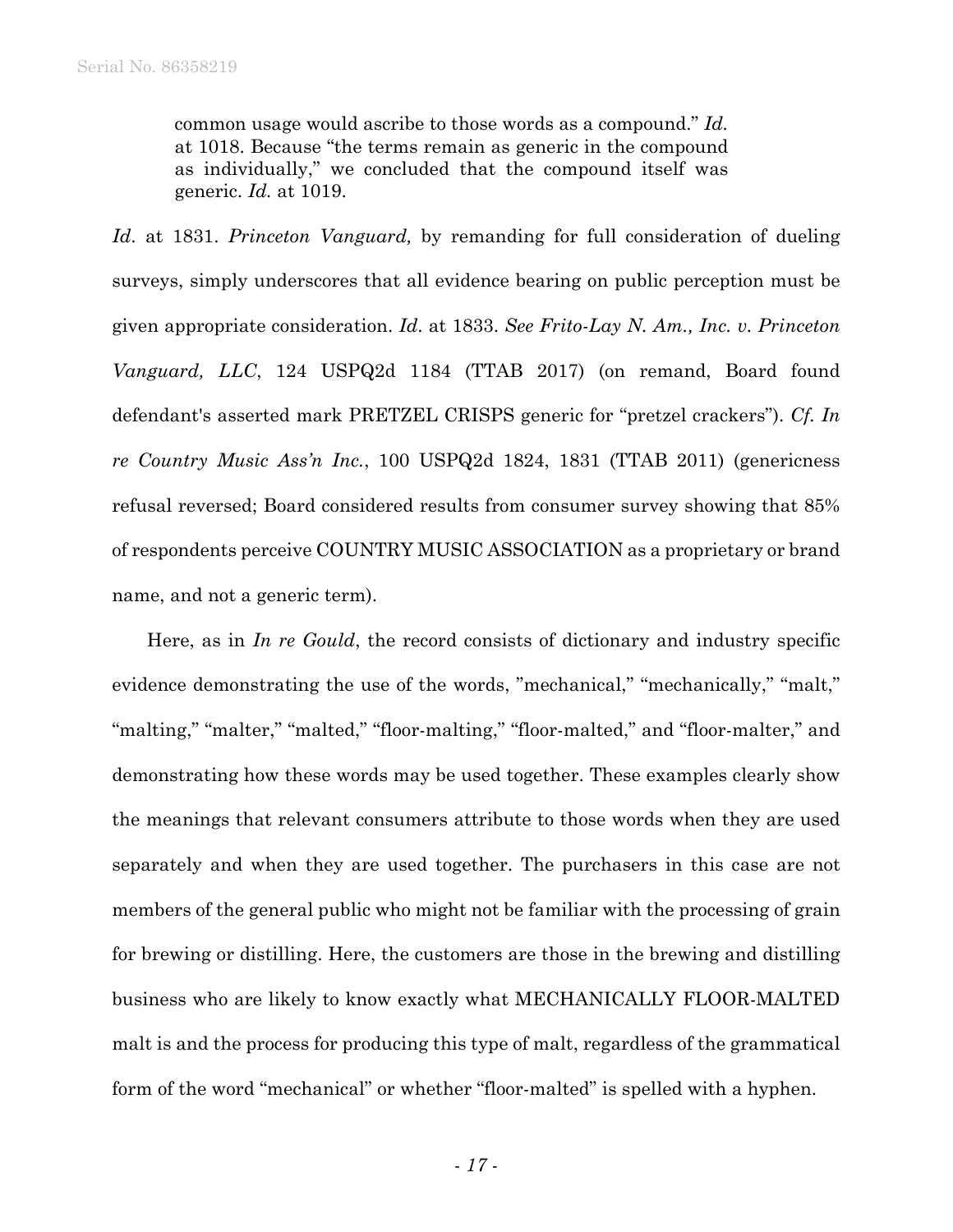Applicant further takes the position that under *In re Cordua,* Applicant's own use of its mark in connection with its own goods and services is of limited probative weight. However, contrary to Applicant's reading of *In re Cordua*, an applicant's own website or marketing materials may be probative, or even, as in *Gould*, "the most damaging evidence," in indicating how the relevant public perceives a term. *See Princeton Vanguard* and *In re Gould, supra*; *see also In re Empire Tech. Dev. LLC*, 123 USPQ2d 1544 (TTAB 2017) (Board considered applicant's own website and promotional video in finding COFFEE FLOUR generic). *Cf. In re N.C. Lottery*, 123 USPQ2d at 1710 ("the TTAB did not err by considering the explanatory text of the specimens in the descriptiveness inquiry"). On its website specimen, Applicant admits that "floor-malted" refers to a type of malt (available not only from Applicant but from others) for brewing and distilling and that "floor-malting" is a process performed by others:

 Floor-malting is considered the pinnacle of "artisanal" malting … however, there are very few sources for this type of premium malt. Even if you happen to find a craft malt that has been floor-malted, inconsistencies occur from batch to batch.

Indeed, Applicant's suggestion in its brief that a possible genus for the goods is "floormalted malts" constitutes an outright admission that "floor-malted" identifies a type of malt. 13 TTABVUE 7. With regard to its services, Applicant concedes that floormalted malt can be produced using machinery to process grain. In Applicant's own words:

Some of the world's most sought after malt is still prepared in this traditional manner. Commonly referred to as "floor-malting," grain that has been soaked in water for up to 48 hours is spread over a cement floor to an even depth of 8"-12" inches. The grain is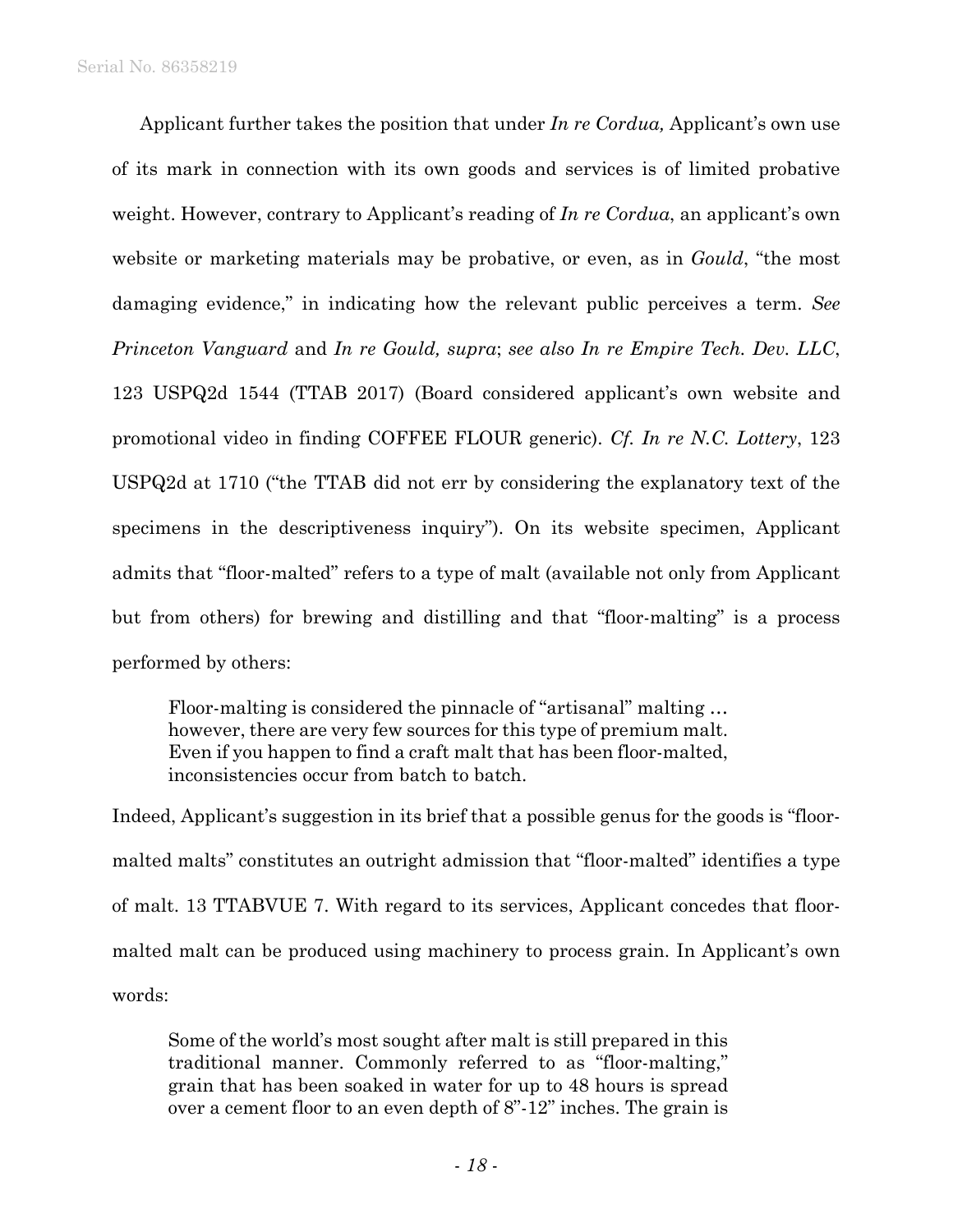turned by hand every 8 hours so that the heat generated from the growing barley does not kill the grain. …

By combining the old world approach to floor-malting with today's modern technology, we have designed a malting machine capable of producing the finest quality, consistent malt available.

Applicant's specimen. Applicant, citing references to other pneumatic and industrial

malting systems, acknowledges that it "is not the inventor of mechanized malting

systems generally, nor are mechanized malting systems new to the relevant market

or industry." 16 TTABVUE 4. Consistent therewith, Applicant touts on its web site

the superior technology it uses to process agricultural grain:

Our Mechanical Floor-Malters are capable of producing 10-15 tons of finished malt. Our grain bed depths are shallow, 12-16", just like traditional floor malting systems. Most commercial malt is produced in deep grain beds anywhere from 3 to 4 feet. Hot air is forced up through this bed in order to kiln the malt resulting in a large use of energy. Stratification also occurs because this grain isn't turned completely over during the malting process. Our Mechanical Floor-Malter is a continuously moving circuit of grain inside a closed system. Each step of the malting process takes place within this system, making our machines a "uni-malter." Continuous movement and shallow grain beds equal reduced energy consumption and more consistent malt.

Applicant's specimen. The evidence demonstrates that the relevant consumers are familiar with the process of mechanized floor malting and the type of malt produced. The record as a whole establishes that with regard to the International Class 31 goods, consumers would understand the designation "mechanically floor-malted" to signify a specific kind of "[m]alt for brewing and distilling." Similarly, with respect to the International Class 40 services, this evidence also shows that consumers would understand Applicant's proposed mark as a whole to identify "[p]rocessing of agricultural grain." As per *Gould*, a proposed mark is generic if "it can be shown that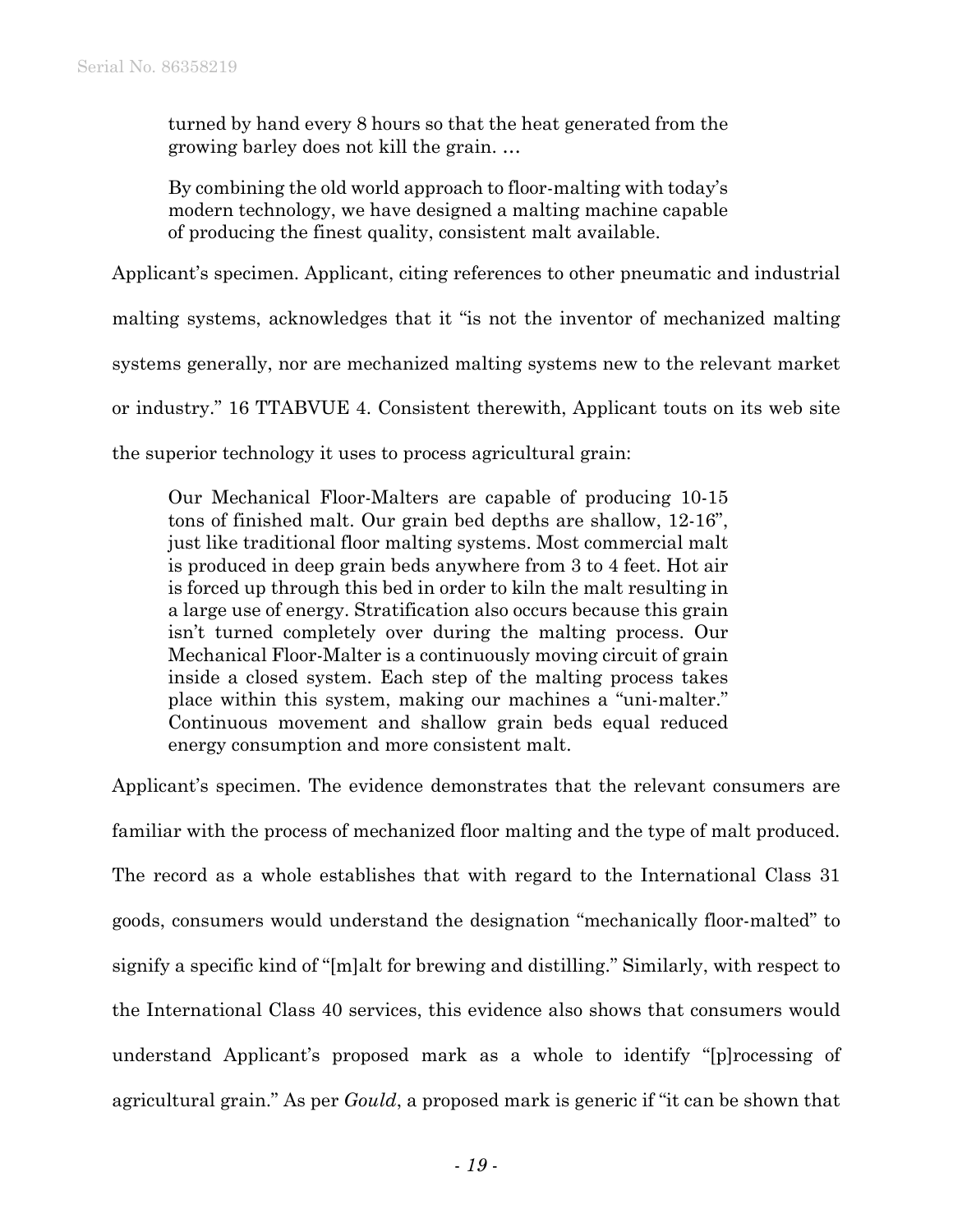'the public understands the individual terms to be generic,' and the joining of those terms into one compound word provides no additional meaning." *Princeton Vanguard*, 114 USPQ2d at 1832 (internal quotation omitted). The fact that the proposed mark at issue here is not a single compound word does not alter the underlying logic of this approach. In other words, no other meaning, other than the generic name for the goods and services can be ascribed to "mechanically floor-malted." *See also Princeton Vanguard*, 114 USPQ2d at 1831. Thus, the record shows that the mark Applicant seeks to register will be understood by the relevant public primarily as referring to the identified genus of goods and services.

The fact that Applicant's proposed mark is not a noun does not render it less generic. It is well established that generic designations need not be nouns:

[W]e readily acknowledge the sometimes-used distinction that generic names are nouns and descriptive terms are adjectives. 2 J.T. McCarthy, McCarthy on Trademarks and Unfair Competition, Section 12:10 (4th ed. 1997) ["A rule of thumb sometimes forwarded as distinguishing a generic name from a descriptive term is that generic names are nouns and descriptive terms are adjectives. However, this "part of speech" test does not accurately describe the case law results."]. Here, we recognize that applicant's mark does not present the classic case of a generic noun, but rather a generic adjective. In this case, because the term ATTIC directly names the most important or central aspect or purpose of applicant's goods, that is, that the sprinklers are used in attics, this term is generic and should be freely available for use by competitors.

*In re Central Sprinkler Co*., 49 USPQ2d 1194, 1199 (TTAB 1998); *see also Sheetz of* 

*Del., Inc. v. Doctor's Assocs. Inc*., 108 USPQ2d 1341, 1366 (TTAB 2013). Adjectival phrases are common forms of speech, such that consumers will recognize Applicant's proposed mark as the generic designation for the goods and services.